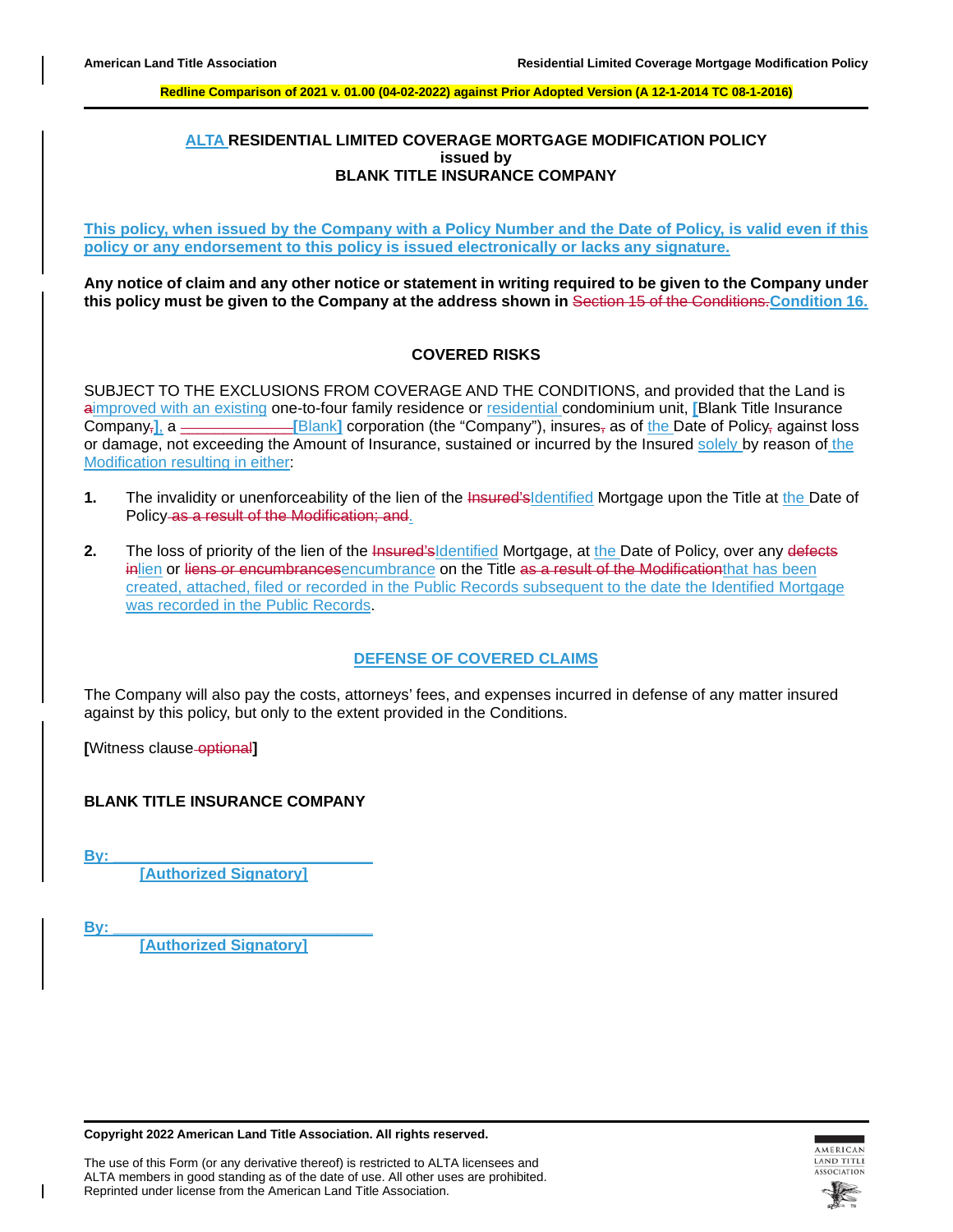## **EXCLUSIONS FROM COVERAGE**

The following matters are excluded from the coverage of this policy, and the Company will not pay loss or damage, costs, attorneys' fees, or expenses that arise by reason of:

**1.** Any invalidity, unenforceability, or lack of priority of the Identified Mortgage or the Modification. Exclusion 1 does not modify or limit the coverage provided under the Covered Risks.

## **2.**The status or ownership of the Title.

- **3.** Any defect, lien, encumbrance, adverse claim, or other matter:
	- a. created, suffered, assumed, or agreed to by the Insured Claimant;
	- b. Known to the Insured Claimant whether or not disclosed in the Public Records;
	- c. resulting in no loss or damage to the Insured Claimant;
	- d. not recorded or filed in the Public Records at the Date of Policy; or
	- e. attaching or created subsequent to the Date of Policy.
- **4.** Any usury or Consumer Protection Law.
- **5.** Any claim, by reason of the operation of federal bankruptcy, state insolvency, or similar creditors' rights law, that the transaction creating the Modification is a:
	- a. fraudulent conveyance or fraudulent transfer;
	- b. voidable transfer under the Uniform Voidable Transactions Act; or
	- c. preferential transfer.
- **BY: \_\_\_\_\_\_\_\_\_\_\_\_\_\_\_\_\_\_\_\_\_\_\_\_\_\_\_\_\_\_**

**PRESIDENT**

**BY: \_\_\_\_\_\_\_\_\_\_\_\_\_\_\_\_\_\_\_\_\_\_\_\_\_\_\_\_\_\_**

**SECRETARY**

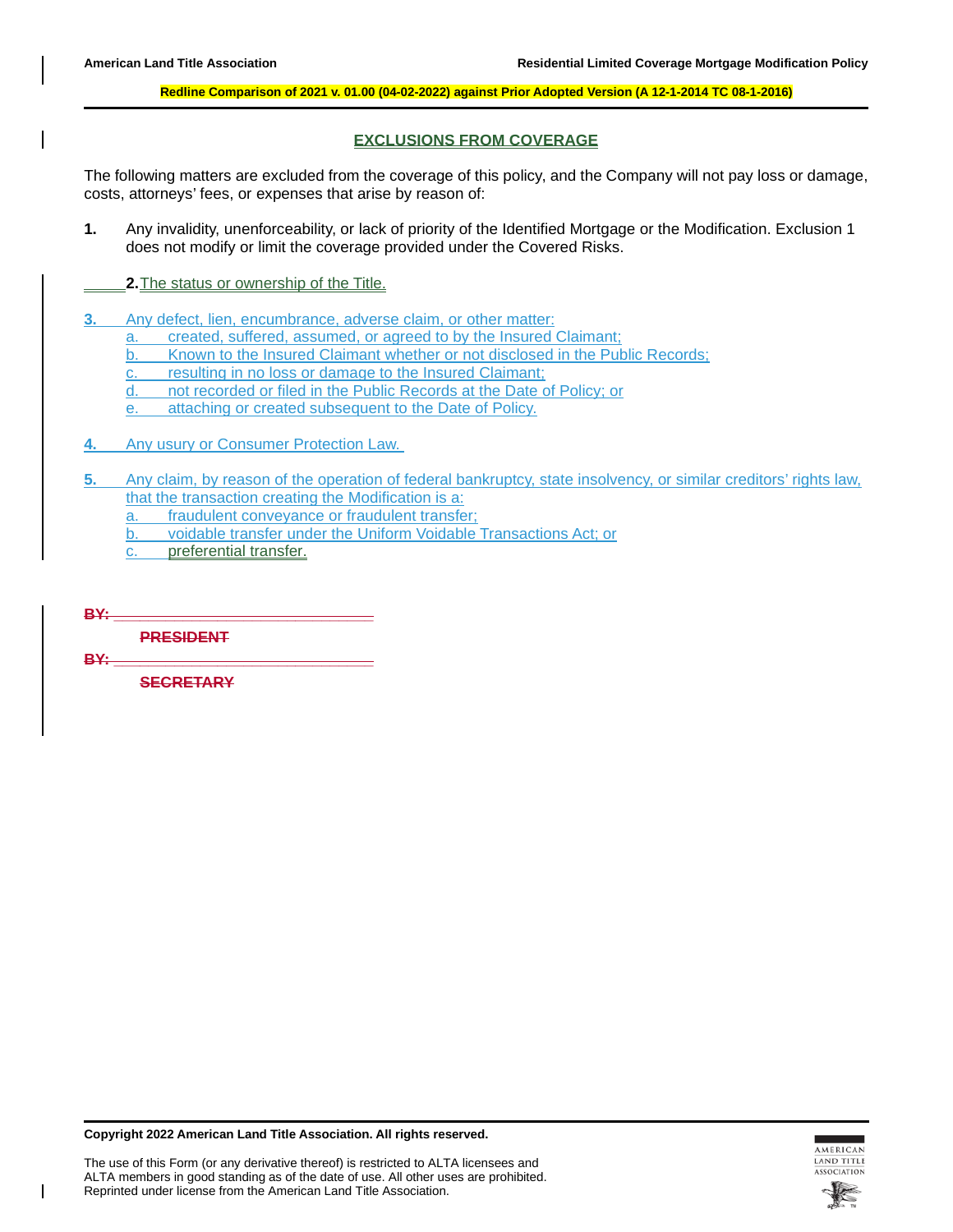| [Transaction Identification Data, for which the Company assumes no liability as set forth in Condition 9.f.:<br><b>Issuing Agent:</b><br><b>Issuing Office:</b><br>Issuing Office's ALTA <sup>®</sup> Registry ID:<br>Loan ID Number:<br><b>Issuing Office File Number:</b><br><b>Property Address:</b> ] |                                                  |
|-----------------------------------------------------------------------------------------------------------------------------------------------------------------------------------------------------------------------------------------------------------------------------------------------------------|--------------------------------------------------|
| <b>SCHEDULE</b>                                                                                                                                                                                                                                                                                           |                                                  |
| Name and Address of Title Insurance Company:<br><del>!File No.∶</del>                                                                                                                                                                                                                                     | -Policy <del>No.:</del>                          |
| Loan No.:                                                                                                                                                                                                                                                                                                 |                                                  |
| Address Reference: Number:<br>Amount of Insurance: \$<br>Date of Policy:                                                                                                                                                                                                                                  | [Premium: \$______________<br>$[at$ $a.m./p.m.]$ |
| Name of                                                                                                                                                                                                                                                                                                   |                                                  |

**1.** The Insured is: Insured's

1. **2.** The Identified Mortgage is described as follows:

2. **3.**The Modification is described as follows:



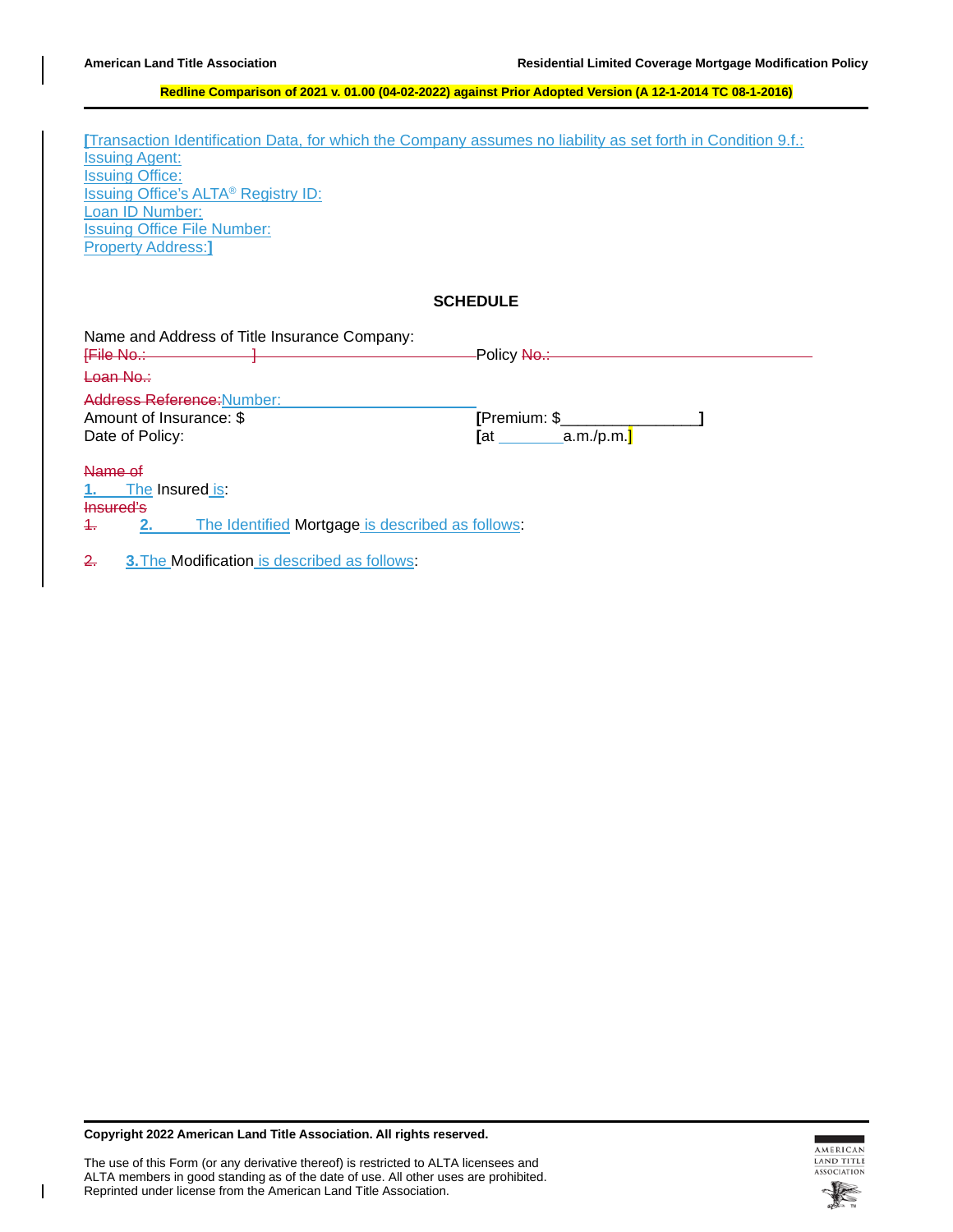#### **EXCLUSIONS FROM COVERAGE**

The following matters are expressly excluded from the coverage of this policy and the Company will not pay loss or damage, costs, attorneys' fees, or expenses, which arise by reason of:

- 1. Any invalidity, unenforceability, or lack of priority of the Insured's Mortgage or the Modification. This Exclusion does not modify or limit the coverage provided under the Covered Risks.
- 2. Defects, liens, encumbrances, adverse claims, or other matters:
	- (a) created, suffered, assumed, or agreed to by the Insured Claimant;
	- (b) Known to the Insured Claimant whether or not disclosed in the Public Records;
	- (c) resulting in no loss or damage to the Insured Claimant;
	- (d) not recorded or filed in the Public Records at Date of Policy; or
	- (e) attaching or created subsequent to Date of Policy.
- 3. Any usury, consumer credit protection, or truth-in-lending law.
- The status or ownership of the Title.
	- Any claim that arises out of the transaction creating the Modification by reason of the operation of federal bankruptcy, state insolvency, or similar creditors' rights laws that is based on:
		- (a) the Modification being deemed a fraudulent conveyance or fraudulent transfer; or
		- (b) the Modification being deemed a preferential transfer.



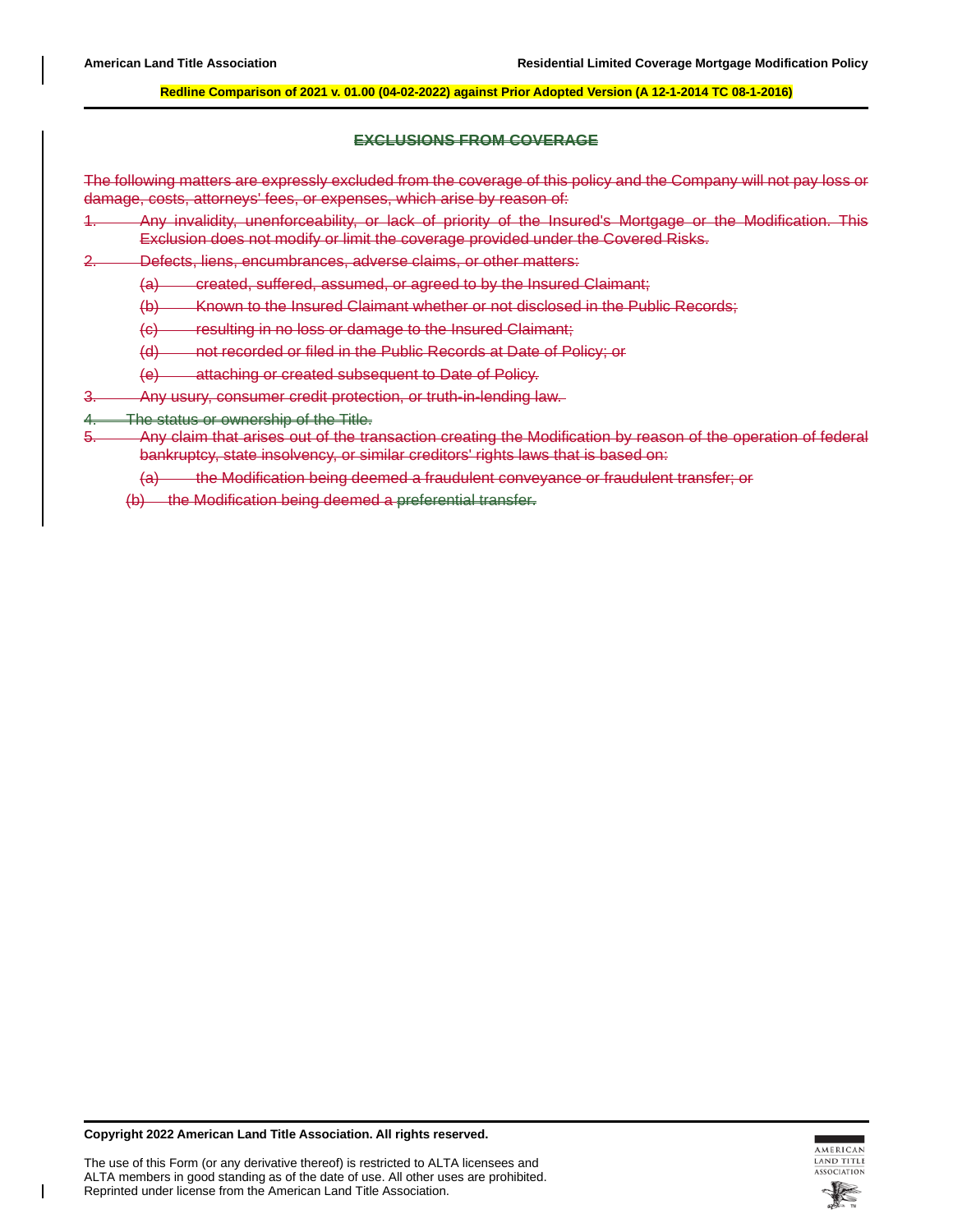# **CONDITIONS**

## **1.** DEFINITION OF TERMS

### The following terms when used in this policy mean:

In this policy, the following terms have the meanings given to them below. Any defined term includes both the singular and the plural, as the context requires:

- a). "Affiliate": An Entity:
	- that is wholly owned by the Insured;
	- ii. that wholly owns the Insured; or
	- iii. if that Entity and the Insured are both wholly owned by the same person or Entity.
- b. "Amount of Insurance": The Amount of Insurance stated in the Schedule, as may be decreased by Section 9(Condition 10.
- c. "Consumer Protection Law": Any law regulating trade, lending, credit, sale, and debt collection practices involving consumers; any consumer financial law; or any other law relating to truth-inlending, predatory lending, or a) of these Conditions borrower's ability to repay a loan.
- d. "Date of Policy": The Date of Policy stated in the Schedule.
- (c) "Indebtedness": The
- e. "Entity": A corporation, partnership, trust, limited liability company, or other entity authorized by law to own title to real property in the State where the Land is located.
- f. "Government Mortgage Agency or Instrumentality": Any government agency or instrumentality that is the owner of the Indebtedness, an insurer, or a guarantor under an insurance contract or guaranty insuring or guaranteeing the Indebtedness, or any part of it, whether named as an Insured or not. "Identified Mortgage": The Mortgage described in Item 2 of the Schedule.
- h. "Indebtedness": Any obligation secured by the Insured'sIdentified Mortgage as modified by the Modification, including onean obligation evidenced by electronic means authorized by law. If that obligation is the payment of a debt, the Indebtedness is:
	- the sum of:
		- (a). principal disbursed as of the Date of Policy;
		- (b). interest on the loan;
		- (c). expenses of foreclosure and any other costs of enforcement;
		- (d). advances for insurance premiums;
		- (e). advances to assure compliance with law or to protect the validity, enforceability, or priority of the lien of the Identified Mortgage before the acquisition of the estate or interest in the Title; including, but not limited to:
			- (1). real estate taxes and assessments imposed by a governmental taxing authority, and
			- (2). regular, periodic assessments by a property owners' association; and
		- (f). advances to prevent deterioration of improvements before the Insured's acquisition of the Title, but
	- ii. reduced by the sum of all payments and any amounts forgiven by an Insured":

i. "Insured":

- $(a)$ . The Insured named in Item 1 of the Schedule.
	- (i) The term "Insured" also includes:
- the owner of the Indebtedness and each successor in ownership of the Indebtedness, whether the or future owner or successor owns the of the Indebtedness other than an Obligor, if the named Insured or future owner of the Indebtedness owns the Indebtedness, the Title, or an estate or interest in the Land as provided in Condition 2, but only to the extent the named Insured or the future owner either:
	- (1). owns the Indebtedness for its own account or as a trustee or other fiduciary, except a successor who is an obligor under the provisions of Section 11(b) of these Conditions;or
	- (2). owns the Title after acquiring the Indebtedness;

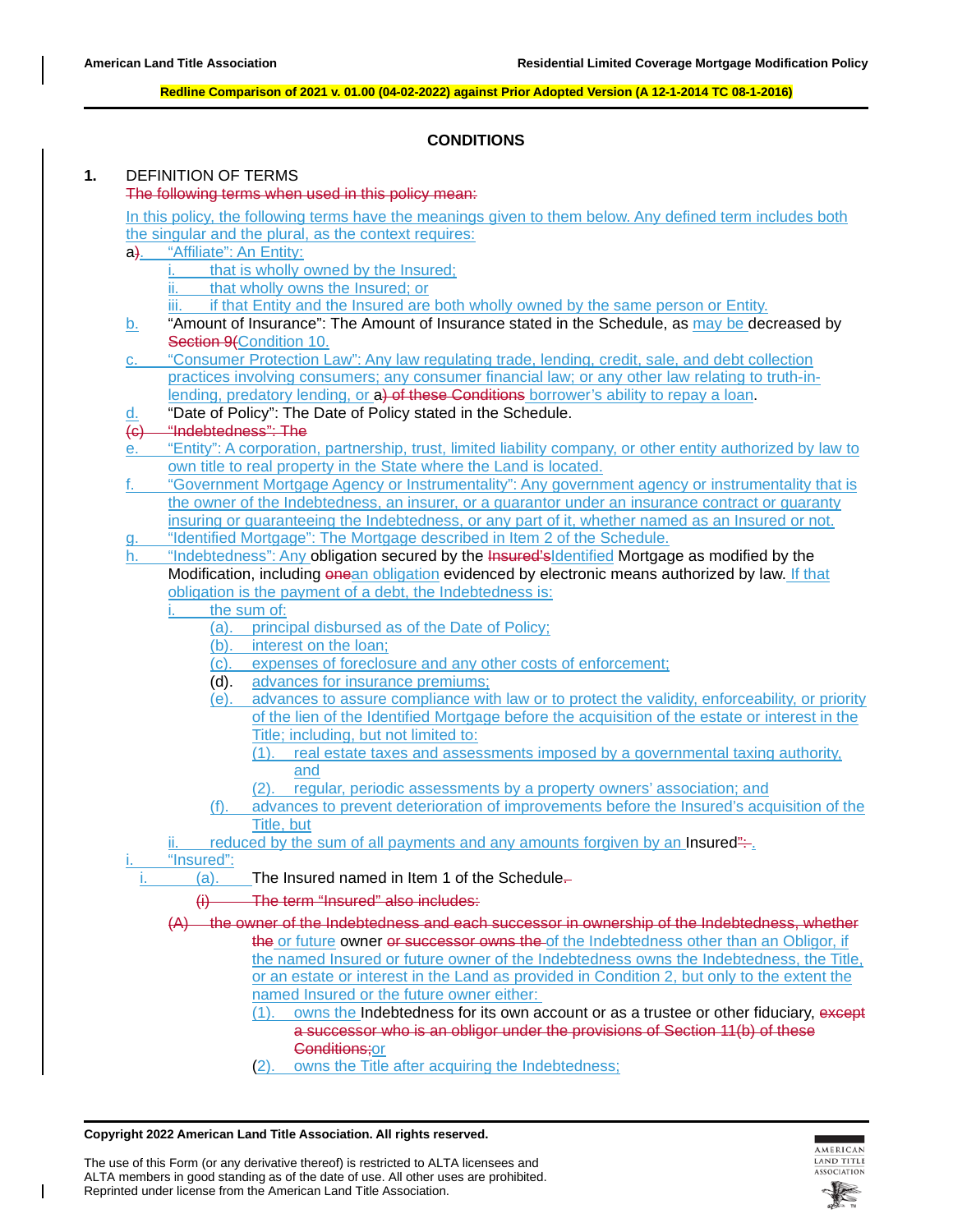- $(b)$ . the person or entity Entity who has "control" of the "transferable record," if the Indebtedness is evidenced by a "transferable record," as these terms are defined by applicable electronic transactions law;
- (C) successors
- (c). the successor to the Title of an Insured byresulting from dissolution, merger,
- consolidation, distribution, or reorganization; and
- (D) successors
- (d). the successor to the Title of an Insured byresulting from its conversion to another kind of entity; Entity;
- (e). the grantee of an Insured under a deed or other instrument transferring the Title, if the grantee is an Affiliate;
- (f). an Affiliate that acquires the Title through foreclosure or deed-in-lieu of foreclosure of the Identified Mortgage; or
- (g). any Government Mortgage Agency or Instrumentality.
- ii. With regard to  $(A)$ ,  $(B)$ ,  $(C)$ , and  $(D)$  reserving, however, Conditions 1.i.i.(a), and 1.i.i.(b)., the Company reserves all rights and defenses as to any successor that the Company would have had against any predecessor Insured, unless the successor acquired the Indebtedness as a purchaser for value without Knowledge of anythe asserted defect, lien, encumbrance, adverse claim, or other matter insured against by this policy.
- iii. With regard to Conditions 1.i.i.(c)., 1.i.i.(d)., 1.i.i.(e))., and 1.i.i.(f)., the Company reserves all rights and defenses as to any successor or grantee that the Company would have had against any predecessor Insured.
- j. "Insured Claimant": An Insured claiming loss or damage arising under this policy.
	- "Insured's Mortgage": The mortgage, deed of trust, trust deed, or other security instrument, including one evidenced by electronic means authorized by law described in Item 2 of the Schedule.
- k. "Knowledge" or "Known": Actual knowledge, or actual notice, but not constructive knowledge or notice that may be imputed imparted by reason of the Public Records or any other records that impart constructive notice of matters affecting the Title.
- **L.** "Land": The land described in the Insured's dentified Mortgage, and affixed improvements located on that land at the Date of Policy that by State law constitute real property. The term "Land" does not include any property beyond that described in the Identified Mortgage, nor any right, title, interest, estate, or easement in any abutting street, road, avenue, alley, lane, right-of-way, body of water, or waterway.
- m. "Modification": The Modification described in Item 3 of the Schedule.
- (j) "Public Records": Records established under state statutes at Date of Policy for the purpose of imparting constructive notice of matters relating to
- n. "Mortgage": A mortgage, deed of trust, trust deed, security deed, or other real property to purchaserssecurity instrument, including one evidenced by electronic means authorized by law.
- o. "Obligor": A person or Entity that is or becomes a maker, borrower, or guarantor as to all or part of the Indebtedness or other obligation secured by the Identified Mortgage. A Government Mortgage Agency or Instrumentality is not an Obligor.
- p. "Public Records": The recording or filing system established under State statutes in effect at the Date of Policy under which a document must be recorded or filed to impart constructive notice of matters relating to the Title to a purchaser for value and without Knowledge. The term "Public Records" does not include any other recording or filing system, including any pertaining to environmental remediation or protection, planning, permitting, zoning, licensing, building, health, public safety, or national security matters.

 $H$ 

- q. "State": The state or commonwealth of the United States within whose exterior boundaries the Land is located. The term "State" also includes the District of Columbia, the Commonwealth of Puerto Rico, the U.S. Virgin Islands, and Guam.
- r. "Title": The estate or interest in the Land purported to be encumbered by the Insured's Identified Mortgage.



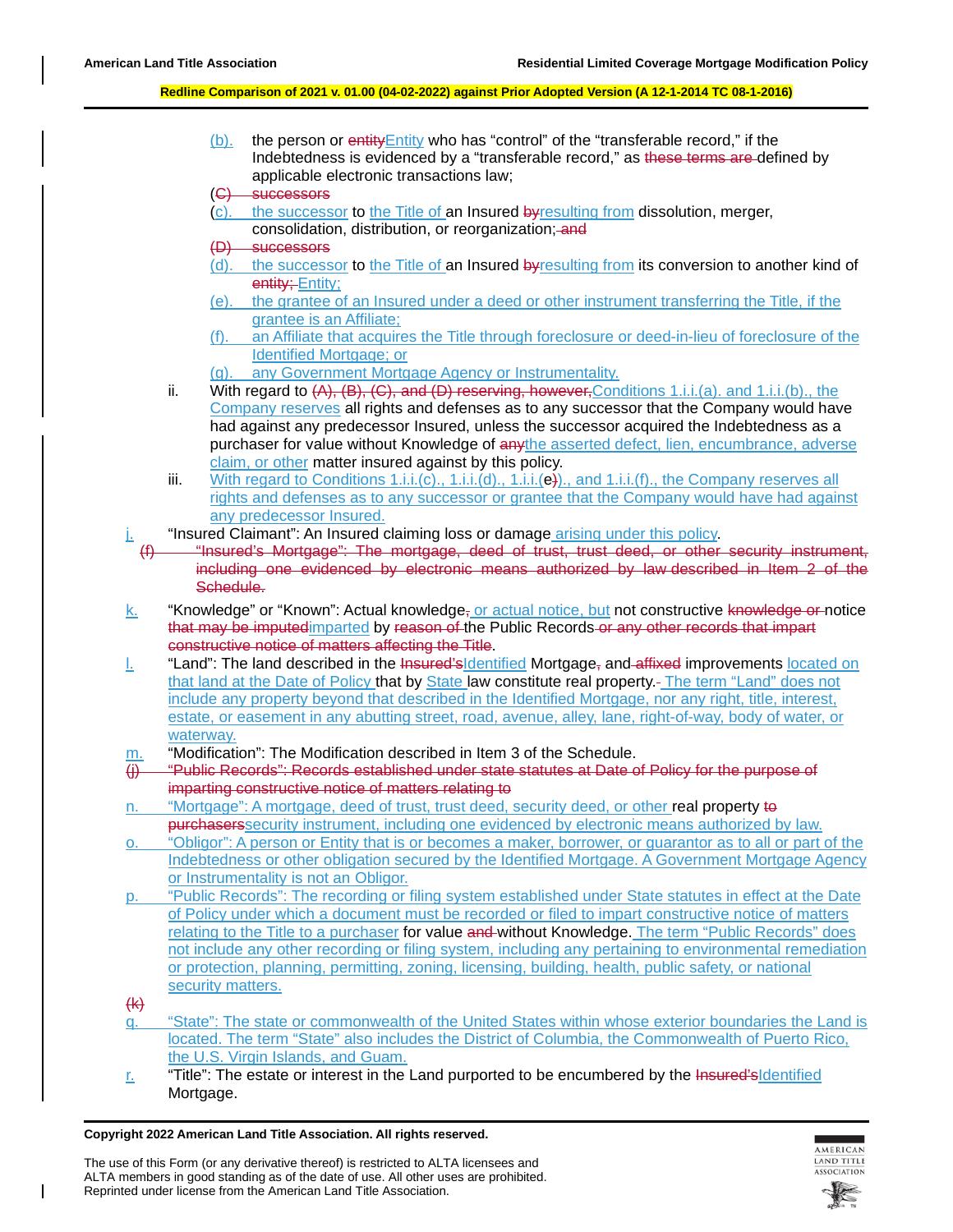# **2.** CONTINUATION OF **INSURANCE**COVERAGE

The coverage of this This policy shall continue in force continues as of the Date of Policy in favor of an Insured after the Insured's acquisition of the Title by an Insured through either foreclosure of the lien of the Insured's Mortgage or deed in lieu of foreclosure. of the Identified Mortgage. Except as provided in Condition 2, this policy terminates and ceases to have any further force or effect after the Insured conveys the Title. This policy does not continue in force or effect in favor of any person or Entity that is not the Insured and acquires the Title or an obligation secured by a purchase money mortgage given to the Insured.

# **3.** NOTICE OF CLAIM TO BE GIVEN BY INSURED CLAIMANT

The Insured shallmust notify the Company promptly in writing (i) in case if the Insured has Knowledge of any litigation as set forth in Section 5 of these Conditions or (ii) in case Knowledge shall come to an Insured of any claim that might cause loss or damageother matter for which the Company may be liable by virtue of under this policy. If the Company is prejudiced by the failure of the Insured Claimant to provide prompt notice, the Company's Company's liability to the Insured Claimant under thethis policy shall beis reduced to the extent of the prejudice.

# **4.** PROOF OF LOSS

## In the event the Company is unable to determine the amount of loss or damage, the

The Company may, at its option, require as a condition of payment that the Insured Claimant furnish a signed proof of loss. The proof of loss must describe the defect, lien, encumbrance, adverse claim, or other matter insured against by this policy that constitutes the basis of loss or damage and shallmust state, to the extent possible, the basis of calculating the amount of the loss or damage.

# **5.** DEFENSE AND PROSECUTION OF ACTIONS

- a. Upon written request by the Insured, and subject to the options contained in Section 6 of these ConditionsCondition 7, the Company, at its own cost and without unreasonable delay, shallwill provide for the defense of an Insured in litigation in which any third party asserts a claim covered by this policy adverse to the Insured. This obligation is limited to only those stated causes of action alleging matters insured against by this policy. The Company shall havehas the right to select counsel of its choice (subject to the right of the Insured to object for reasonable cause) to represent the Insured as to those stated covered causes of action. It shall The Company is not be liable for and will not pay the fees of any other counsel. The Company will not pay any fees, costs, or expenses incurred by the Insured in the defense of those causes any cause of action that allegealleges matters not insured against by this policy.
- b. The Company shall have has the right, in addition to the options contained in Section 6 of these ConditionsCondition 7, at its own cost, to institute and prosecute any action or proceeding or to do any other act that in its opinion may be necessary or desirable to establish the lien of the Identified Mortgage, as insured, or to prevent or reduce loss or damage to the Insured. The Company may take any appropriate action under the terms of this policy, whether or not it shall beis liable to the Insured. The Company's exercise of these rights shallis not be an admission of liability or waiver of any provision of this policy. If the Company exercises its rights under this subsection, Condition 5.b., it must do so diligently.
- c. WheneverWhen the Company brings an action or asserts a defense as required or permitted by this policy, the Company may pursue the litigation to a final determination by a court of competenthaving jurisdiction, and it expressly. The Company reserves the right, in its sole discretion, to appeal any adverse judgment or order.

## **6.** DUTY OF INSURED CLAIMANT TO COOPERATE

a. When this policy permits or requires the Company to prosecute or provide for the defense of any action or proceeding and any appeals, the Insured will secure to the Company the right to prosecute or provide defense in the action or proceeding, including the right to use, at its option, the name of the Insured for this purpose.

**Copyright 2022 American Land Title Association. All rights reserved.**

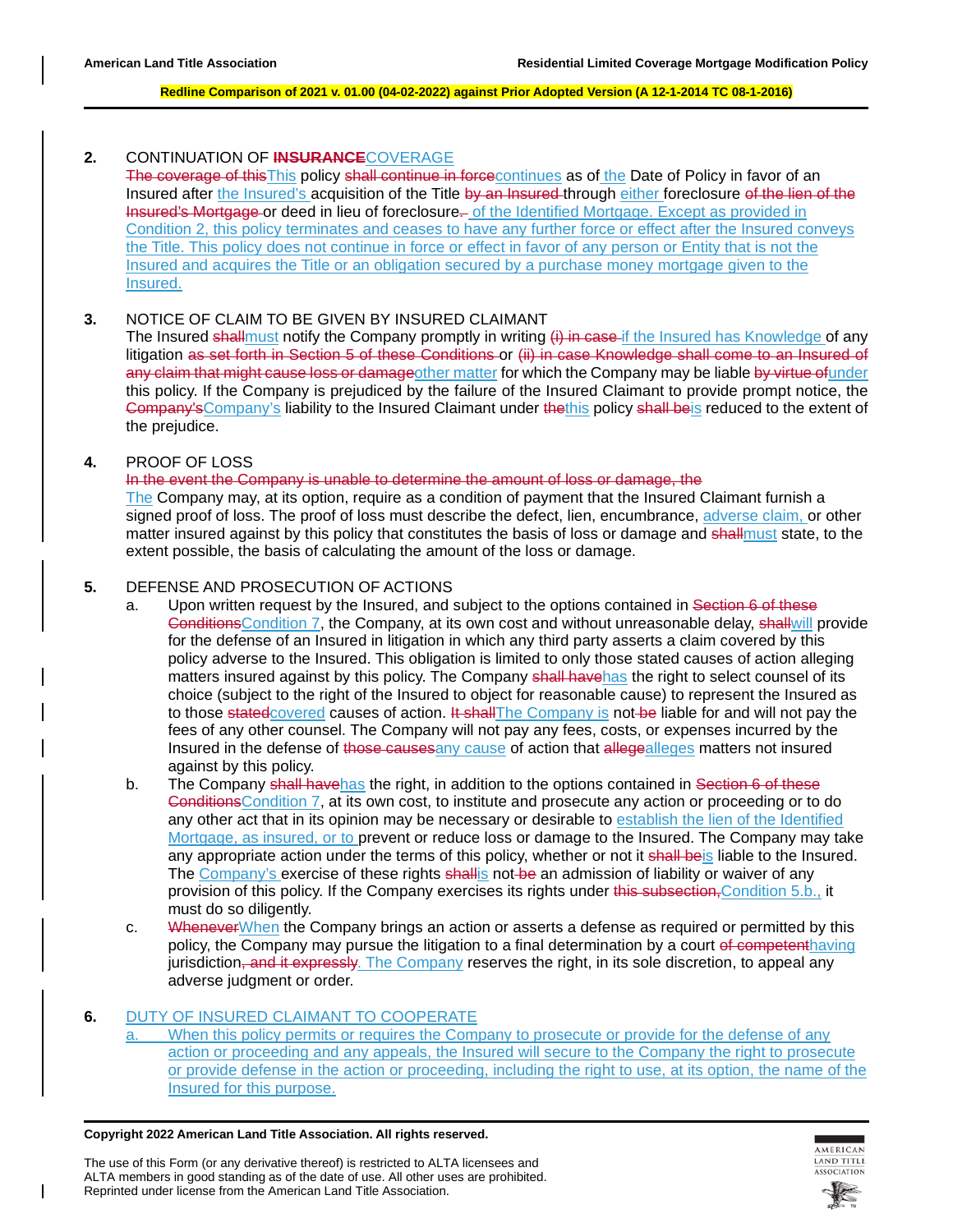When requested by the Company, the Insured, at the Company's expense, must give the Company all reasonable aid in:

- securing evidence, obtaining witnesses, prosecuting or defending the action or proceeding, or effecting settlement; and
- ii. any other lawful act that in the opinion of the Company may be necessary or desirable to establish the lien of the Identified Mortgage, as insured.

If the Company is prejudiced by any failure of the Insured to furnish the required cooperation, the Company's liability and obligations to the Insured under this policy terminate, including any obligation to defend, prosecute, or continue any litigation, regarding the matter requiring such cooperation.

b. The Company may reasonably require the Insured Claimant to submit to examination under oath by any authorized representative of the Company and to produce for examination, inspection, and copying, at such reasonable times and places as may be designated by the authorized representative of the Company, all records, in whatever medium maintained, including books, ledgers, checks, memoranda, correspondence, reports, e-mails, disks, tapes, and videos, whether bearing a date before or after the Date of Policy, that reasonably pertain to the loss or damage. Further, if requested by any authorized representative of the Company, the Insured Claimant must grant its permission, in writing, for any authorized representative of the Company to examine, inspect, and copy all the records in the custody or control of a third party that reasonably pertain to the loss or damage. No information designated in writing as confidential by the Insured Claimant provided to the Company pursuant to Condition 6 will be later disclosed to others unless, in the reasonable judgment of the Company, disclosure is necessary in the administration of the claim or required by law. Any failure of the Insured Claimant to submit for examination under oath, produce any reasonably requested information, or grant permission to secure reasonably necessary information from third parties as required in Condition 6.b., unless prohibited by law, terminates any liability of the Company under this policy as to that claim.

# **7.** OPTIONS TO PAY OR OTHERWISE SETTLE CLAIMS; TERMINATION OF LIABILITY

In case of a claim under this policy, the Company shall havehas the following additional options: a. *To Pay or Tender Payment of the Amount of Insurance or to Purchase the Indebtedness*.

i. To pay or tender payment of the Amount of Insurance under this policy-together with. In addition, the Company will pay any costs, attorneys' attorneys' fees, and expenses incurred by the Insured Claimant that were authorized by the Company up to the time of payment or tender of payment and that the Company is obligated to pay; or

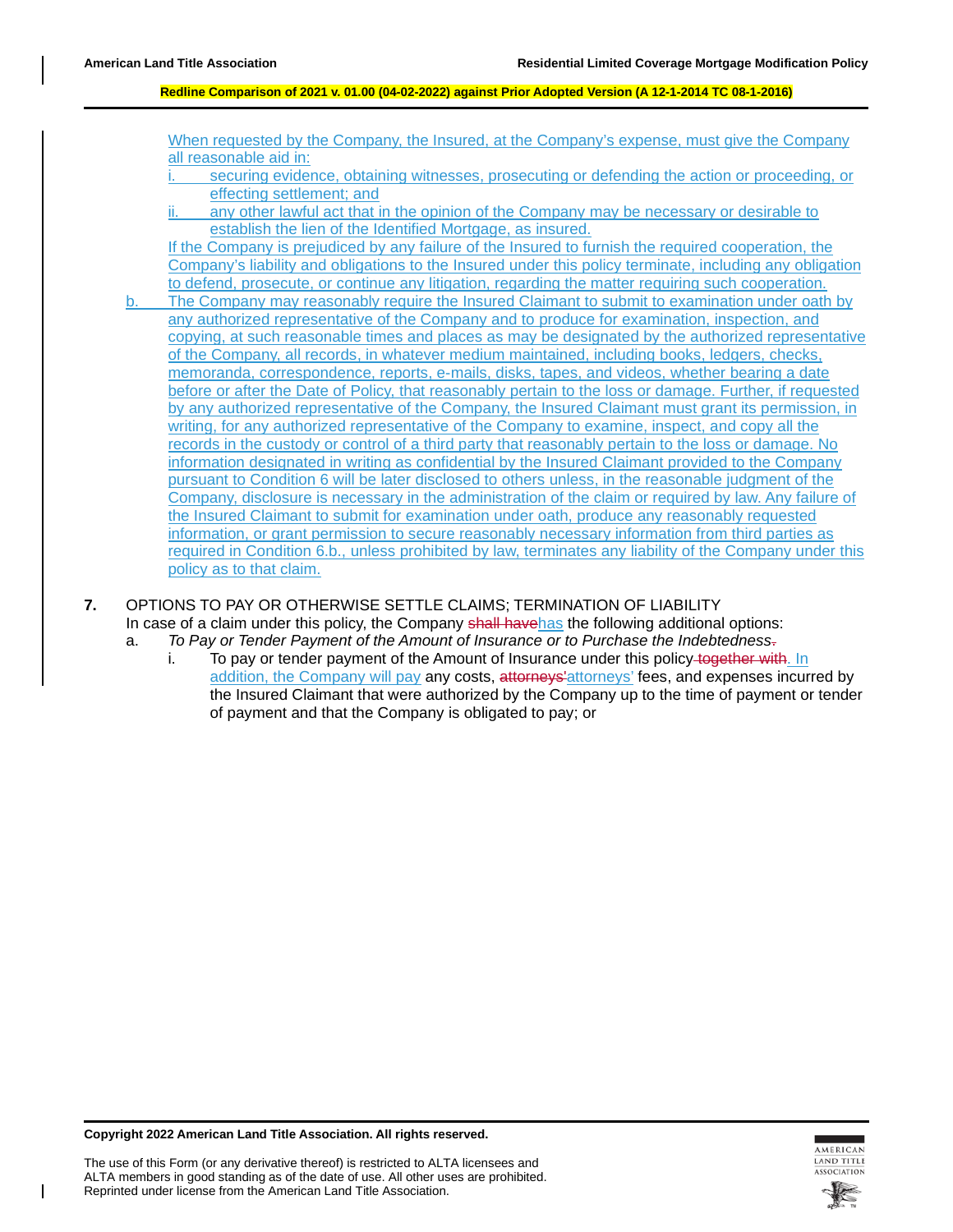ii. To purchase the Indebtedness for the amount of the Indebtedness on the date of purchase. together with. In addition, the Company will pay any costs, attorneys' attorneys' fees, and expenses incurred by the Insured Claimant that were authorized by the Company up to the time of purchase and that the Company is obligated to pay. WhenIf the Company purchases the Indebtedness, the Insured shallmust transfer, assign, and convey to the Company the Indebtedness and the Insured'sIdentified Mortgage, together with

any collateral security. Upon the exercise by the Company of either of the options option provided for in subsections (Condition 7.a)(i) or (ii), all., the Company's liability and obligations of the Company to the Insured under this policy, other than to make the payment required in those subsections, shall terminate,

- including any liability or obligation to defend, prosecute, or continue any litigation. b. *To Pay or Otherwise Settle* With*with Parties* Other Than*other than the Insured or* With*with the Insured Claimant*.
	- i. To pay or otherwise settle with other parties other than the Insured for or in the name of anthe Insured Claimant any claim insured against under this policy. In addition, the Company will pay any costs, attorneys'attorneys' fees, and expenses incurred by the Insured Claimant that were authorized by the Company up to the time of payment and that the Company is obligated to pay; or
	- ii. To pay or otherwise settle with the Insured Claimant the loss or damage provided for under this policy, together with. In addition, the Company will pay any costs, attorneys' attorneys' fees, and expenses incurred by the Insured Claimant that were authorized by the Company up to the time of payment and that the Company is obligated to pay.

Upon the exercise by the Company of either of the optionsoption provided for in subsections (Condition 7.b)(i) or (ii),., the Company's Company's liability and obligations to the Insured under this policy for the claimed loss or damage, other than the payments required to be made, shall terminate, including any liability or obligation to defend, prosecute, or continue any litigation.

# **8.** CONTRACT OF INDEMNITY; DETERMINATION AND EXTENT OF LIABILITY

This policy is a contract of indemnity against actual monetary loss or damage sustained or incurred by thean Insured Claimant who has suffered loss or damage by reason of matters insured against by this policy. This policy is not an abstract of the Title, report of the condition of the Title, legal opinion, opinion of the Title, or other representation of the status of the Title. All claims asserted under this policy are based in contract and are restricted to the terms and provisions of this policy. The Company is not liable for any claim alleging negligence or negligent misrepresentation arising from or in connection with this policy or the determination of the insurability of the Title.

- a. The extent of liability of the Company for loss or damage under this policy shalldoes not exceed the least of:
	- i. the Amount of Insurance $\frac{1}{11}$ <br>ii. the Indebtedness—er:
	- the Indebtedness, or;
	- iii. the difference between the fair market value of the Title without the matter, as insured against, and the fair market value of the Title subject to the matter insured against by this policy. The jor
	- iv. if a Government Mortgage Agency or Instrumentality is the Insured Claimant, the amount it paid in the acquisition of the Title or the Identified Mortgage or in satisfaction of its insurance contract or guaranty relating to the Title or the Identified Mortgage.
- b. Fair market value of the Title shall bein Condition 8.a.iii. is calculated using either:
	- i. the date the Insured acquires the Title as a result of a foreclosure or deed in lieu of foreclosure of the Identified Mortgage; or
	- ii. the date the lien of the Identified Mortgage is finally determined as of the date that a claim is made under this policy..., as set forth in Condition 9.b., to have been rendered invalid, unenforceable, or to have lost priority by reason of the Modification.
	- In the event the Insured has acquired the Title in the manner described in Section 2 of these Conditions then the extent of liability of the Company shall continue as set forth in Section 7(a) of these Conditions.



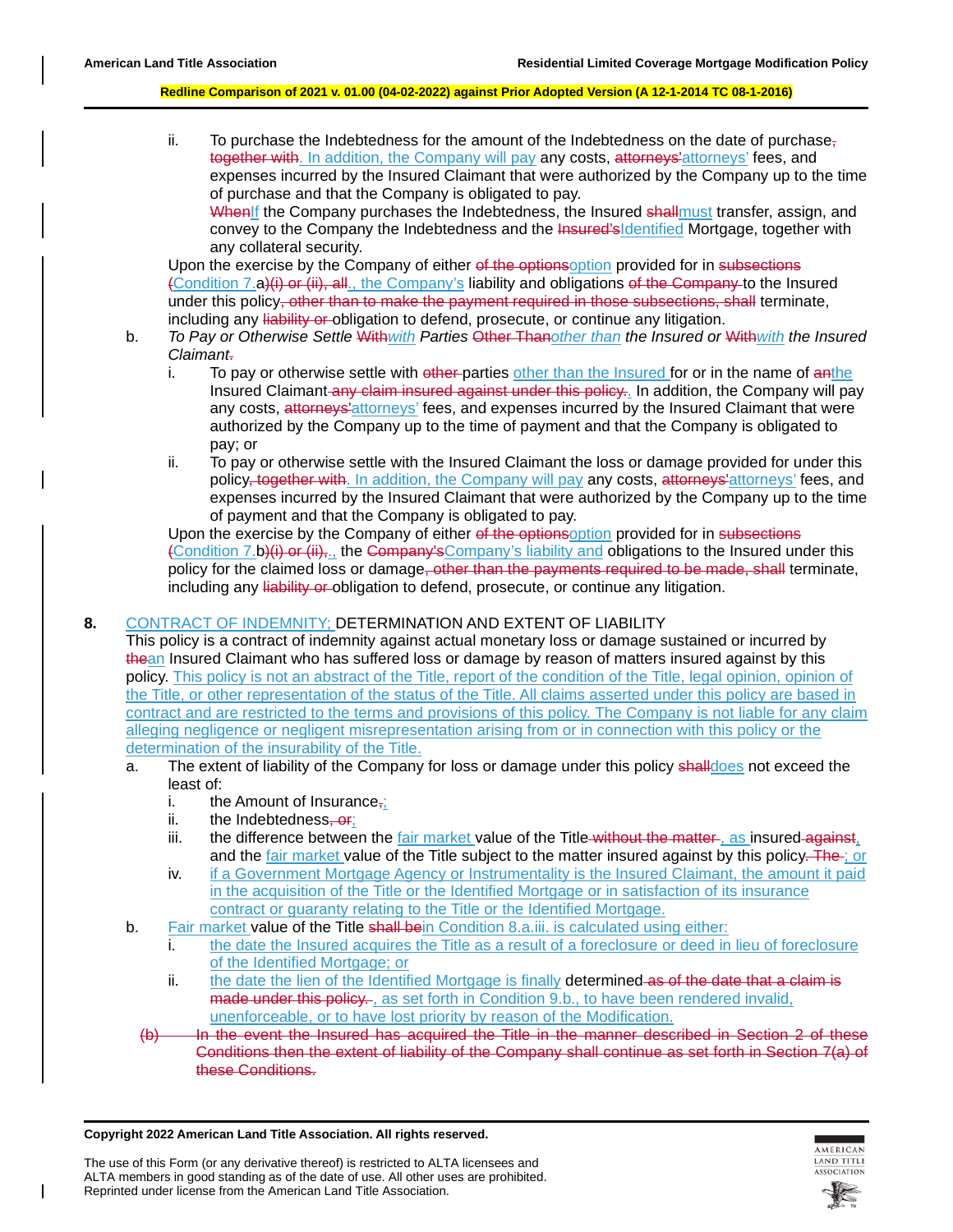c. In addition to the extent of liability for loss or damage under subsections (Condition 8.a) and  $(b)$ ,., the Company will also pay thosethe costs, attorneys'attorneys' fees, and expenses incurred in accordance with SectionsConditions 5 and 6 of these Conditions7.

# **9.** LIMITATION OF LIABILITY

- If
	- a. The Company fully performs its obligations and is not liable for any loss or damage caused to the Insured if the Company accomplishes any of the following in a reasonable manner:
		- removes anthe alleged matterdefect, lien, encumbrance, adverse claim, or other matter; or
		- ii. establishes the lien of the Identified Mortgage,

(a) all as insured against by this policy in a reasonably diligent manner. The Company may do so by any method, including litigation and the completion of any appeals, it shall have fully performed its obligations and shall not be liable for any loss or damage with respect to that matter. . In the event

- b. The Company is not liable for loss or damage arising out of any litigation, including litigation by the Company or with the Company's Company's consent, the Company shall have no liability for loss or damage until there has been a State or federal court having jurisdiction makes a final, non-appealable determination by a court of competent jurisdiction, and disposition of all appeals, adverse to the Insured with respect to mattersadverse to the lien of the Identified Mortgage, as insured against by this policy.
- c. The Company shallis not be liable for loss or damage to any insured the Insured for liability voluntarily assumed by the Insured in settling any claim or suit without the prior written consent of the Company.
- d. The Company is not liable under this policy for any indirect, special, or consequential damages.
- e. An Insured Claimant must own the Indebtedness or have acquired the Title at the time that a claim under this policy is paid.
- f. The Company is not liable for the content of the Transaction Identification Data, if any.

## **10.** REDUCTION **OF INSURANCE;** OR TERMINATION OF **LIABILITY**INSURANCE

- a. All payments under this policy, except payment payments made for costs, attorneys' attorneys' fees, and expenses, shall-reduce the Amount of Insurance by the amount of the payment.
- b. The voluntary satisfaction or release of the Insured'sIdentified Mortgage shall terminateterminates all liability of the Company, except as provided in SectionCondition 2-of these Conditions.

# **11.** PAYMENT OF LOSS

When liability and the extent of loss or damage are determined in accordance with the Conditions, the Company will pay the loss or damage within 30 days.

## **12.** COMPANY'S **RIGHTS OF** RECOVERY AND SUBROGATION RIGHTS UPON **PAYMENT OR**  SETTLEMENT AND PAYMENT

## (a) The Company's

a. *Company's Right to Recover*.

**Whenever** 

b. If the Company shall have settled settles and paid pays a claim under this policy, it shall be is subrogated and entitled to all the rights and remedies of the Insured Claimant in the Title or Identified Mortgage and all other rights and remedies of the Insured Claimant in respect to the claim that the Insured Claimant has against any person, entity, or property to the fullest extent of permitted by law, but limited to the amount of any loss, costs, attorneys' attorneys' fees, and expenses paid by the Company. If requested by the Company, the Insured Claimant shallmust execute documents to evidence the transfer to the Company of these rights and remedies. To the Company. The Insured Claimant shall permit permits the Company to sue, compromise, or settle in the name of the Insured Claimant and to use the name of the Insured Claimant in any transaction or litigation involving these rights and remedies.

**Copyright 2022 American Land Title Association. All rights reserved.**

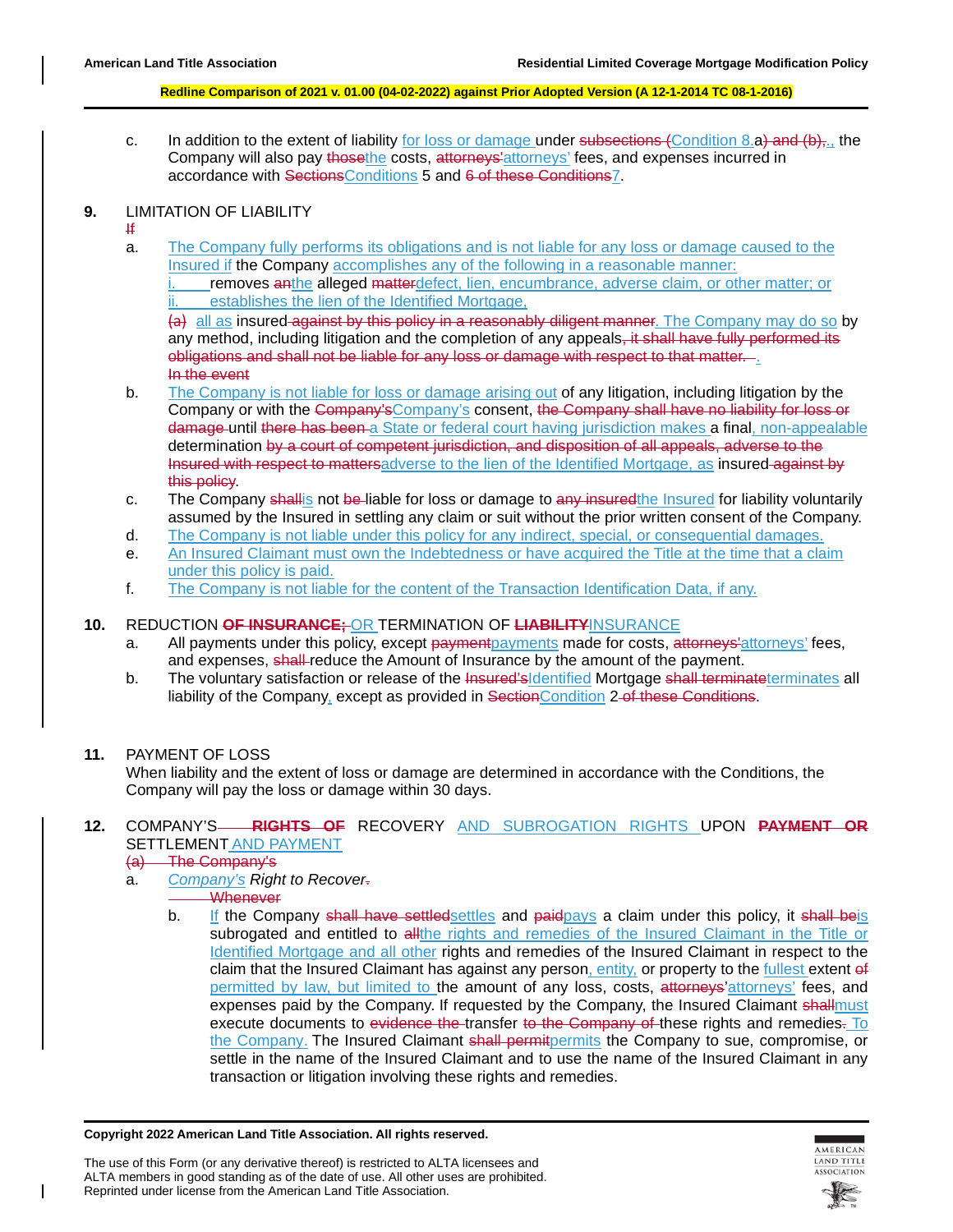- ii. If a payment on account of a claim does not fully cover the loss of the Insured Claimant, the Company shall deferdefers the exercise of its subrogation right to recover until after the Insured Claimant shall have recoveredfully recovers its loss.
- b. The *Company's Subrogation Rights* Against Non-insured *against Obligors*.

The Company's-right of subrogation right includes the Insured's rights against non-insured obligorsObligors including the Insured's rights of the Insured to indemnities, guaranties, other policies of repayment under a note, indemnity, guaranty, warranty, insurance policy, or bonds, notwithstandingbond, despite any terms or conditions contained provision in those instruments that address addresses recovery or subrogation rights.

### The Company's right of

An Obligor cannot avoid the Company's subrogation shall not be avoided right by acquisition of the Insured's Mortgage by an obligor who acquires the Insured's Mortgageacquiring the Indebtedness as a result of an indemnity, guarantee, other policy of guaranty, warranty, insurance policy, or bond, and the obligor willor in any other manner. The Obligor is not be an Insured under this policy. The Company may not exercise its rights under Condition 12.b. against a Government Mortgage Agency or Instrumentality.

## **12. LIABILITY LIMITED TO THIS POLICY;**

- c. *Insured's Rights and Limitations*
	- i. The owner of the Indebtedness may release or substitute the personal liability of any debtor or guarantor, extend or otherwise modify the terms of payment, release a portion of the Title from the lien of the Identified Mortgage, or release any collateral security for the Indebtedness, if the action does not affect the enforceability or priority of the lien of the Identified Mortgage.
	- ii. If the Insured exercises a right provided in Condition 12.c.i. but has Knowledge of any claim adverse to the Title or the lien of the Identified Mortgage insured against by this policy, the Company is required to pay only that part of the loss insured against by this policy that exceeds the amount, if any, lost to the Company by reason of the impairment by the Insured Claimant of the Company's subrogation right.

# **13.** POLICY ENTIRE CONTRACT

- a. This policy together with all endorsements, if any, attached to it issued by the Company is the entire policy and contract between the Insured and the Company. In interpreting any provision of this policy, this policy shallwill be construed as a whole. This policy and any endorsement to this policy may be evidenced by electronic means authorized by law.
	- (b) This policy is not an abstract of Title or a report of the condition of Title. The Company's liability for any claim of loss or damage, including any claim alleging negligence or negligent misrepresentation that arises out of any matter covered by this policy, shall be restricted to the terms and provisions of this policy.
	- (c) The Company shall not be liable under this policy for any indirect, special, or consequential damages.

 $(d)$ 

b. Any amendment of or endorsement to this policy must be in writing and authenticated by an authorized person. Each by a written endorsement issued by the Company. To the extent any term or provision of an endorsement to this policy issued atis inconsistent with any time is made a partterm or provision of this policy and is subject to all, the term or provision of its terms and provisions. Except asthe endorsement controls. Unless the endorsement expressly states, it does not:

### (i) modify any of the terms and provisions of the policy;

- i. modify any prior endorsement;
- ii. extend the Date of Policy;  $-$ or
- iii. insure against loss or damage exceeding the Amount of Insurance; or
- iv). increase the Amount of Insurance.

## **14.** SEVERABILITY

**Copyright 2022 American Land Title Association. All rights reserved.**

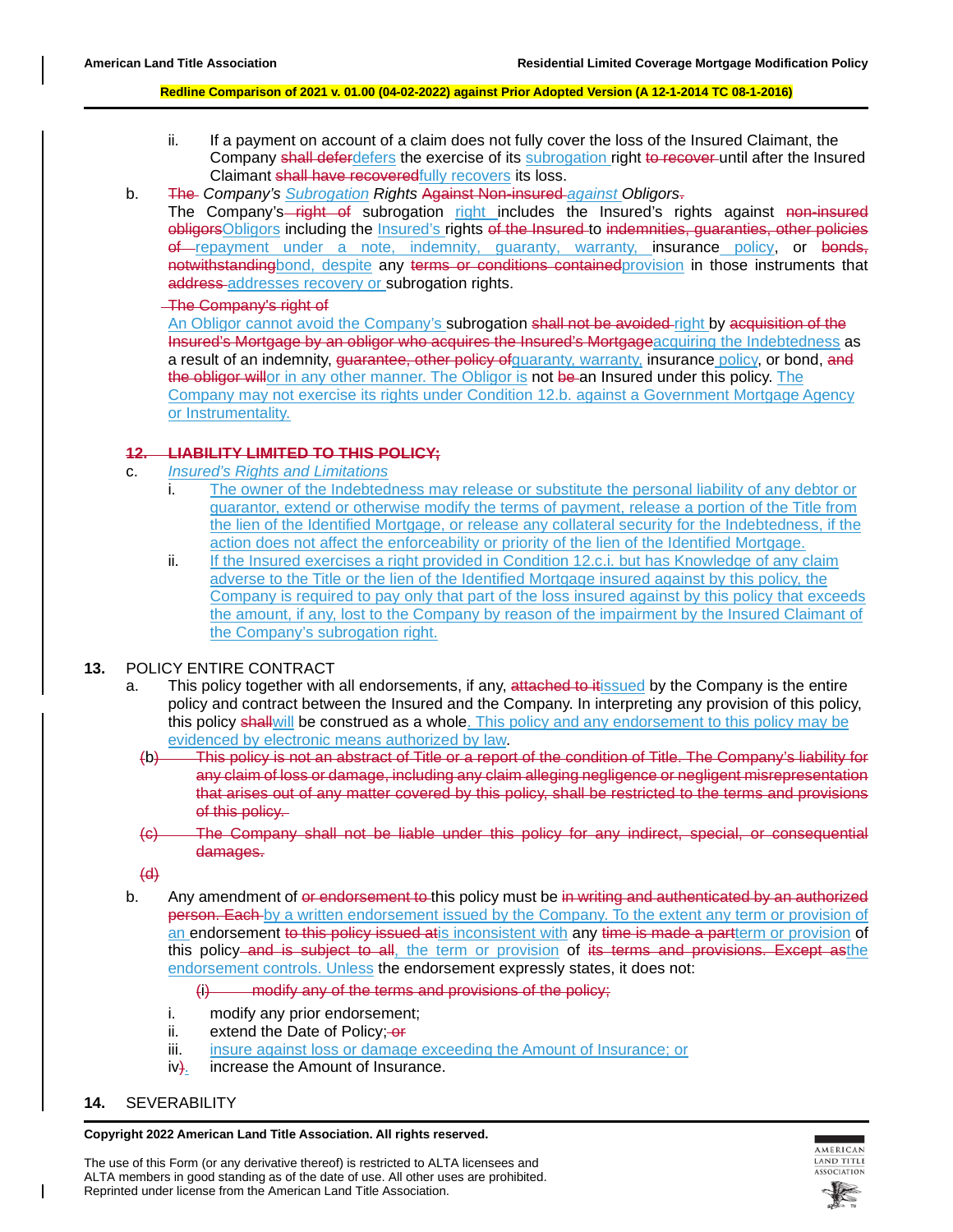In the event any provision of this policy, in whole or in part, is held invalid or unenforceable under applicable law, thethis policy shallwill be deemed not to include that provision or suchthe part held to be invalid, andbut all other provisions shallwill remain in full force and effect.

### **15.** CHOICE OF LAW**;** AND CHOICE OF FORUM

## a. *Choice of Law*.

The Insured acknowledges the The Company has underwritten the risks covered by this policy and determined the premium charged therefore in reliance upon the State law affecting interests in real property and the State law applicable to the interpretation, rights, remedies, or enforcement of policies of title insurance of the jurisdictionState where the Land is located.

Therefore, the court or an arbitrator shall apply theThe State law of the jurisdictionState where the Land is located to, or to the extent it controls, federal law, will determine the validity of claims insured against by this policythe Title or the lien of the Identified Mortgage and to interpretthe interpretation and enforce enforcement of the terms of this policy. In neither case shall the court or arbitrator apply its, without regard to conflicts of law principles to determine the applicable law.

## b. *Choice of Forum*.

Any litigation or other proceeding brought by the Insured against the Company must be filed only in a stateState or federal court within the United States of America or its territories having appropriate jurisdiction.

## **16.** NOTICES**, WHERE SENT**

All notices required to be given to the CompanyAny notice of claim and any other notice or statement in writing required to be furnishedgiven to the Company shall include the number of under this policy and<br>shall must be addressedgiven to the Company at fill interesting the Claims Department. shallmust be addressedgiven to the Company at F:

## [**17.** CLASS ACTION

\_\_\_\_\_\_\_\_\_.

ALL CLAIMS AND DISPUTES ARISING OUT OF OR RELATING TO THIS POLICY, INCLUDING ANY SERVICE OR OTHER MATTER IN CONNECTION WITH ISSUING THIS POLICY, ANY BREACH OF A POLICY PROVISION, OR ANY OTHER CLAIM OR DISPUTE ARISING OUT OF OR RELATING TO THE TRANSACTION GIVING RISE TO THIS POLICY, MUST BE BROUGHT IN AN INDIVIDUAL CAPACITY. NO PARTY MAY SERVE AS PLAINTIFF, CLASS MEMBER, OR PARTICIPANT IN ANY CLASS OR REPRESENTATIVE PROCEEDING.

## **[18.** ARBITRATION

Unless prohibited by applicable law, either the Company or the Insured may demand that the claim or controversy shall be submitted to arbitration pursuant to the Title Insurance Arbitration Rules of the American Land Title Association ("Rules"). Except as provided in the Rules, there shall be no joinder or consolidation with

a. All claims or controversies of other persons. Arbitrable matters may include, but are not limited to, any controversy or claim between the Company and the Insuredand disputes arising out of or relating to this policy, including any service or other matter in connection with its issuance or the issuing this policy, any breach of a policy provision, or to any other controversy or claim or dispute arising out of or relating to the transaction giving rise to this policy. All arbitrable matters when, may be resolved by arbitration. If the Amount of Insurance is \$2,000,000 or less-shall be arbitrated, any claim or dispute may be submitted to binding arbitration at the eptionelection of either the Company or the Insured. All arbitrable matters whenIf the Amount of Insurance is in excess of greater than \$2,000,000-shall be arbitrated, any claim or dispute may be submitted to binding arbitration only when agreed to by both the Company and the Insured. Arbitration pursuant to this policy and under the Arbitration must be conducted pursuant to the Title Insurance Arbitration Rules of the American Land Title Association ("ALTA Rules"). The ALTA Rules are available online at [www.alta.org/arbitration.](http://www.alta.org/arbitration) The ALTA Rules shallincorporate, as appropriate to a particular dispute, the Consumer Arbitration Rules and Commercial Arbitration Rules of the American Arbitration Association ("AAA Rules"). The AAA Rules are available online at [www.adr.org.](http://www.adr.org/)

**Copyright 2022 American Land Title Association. All rights reserved.**